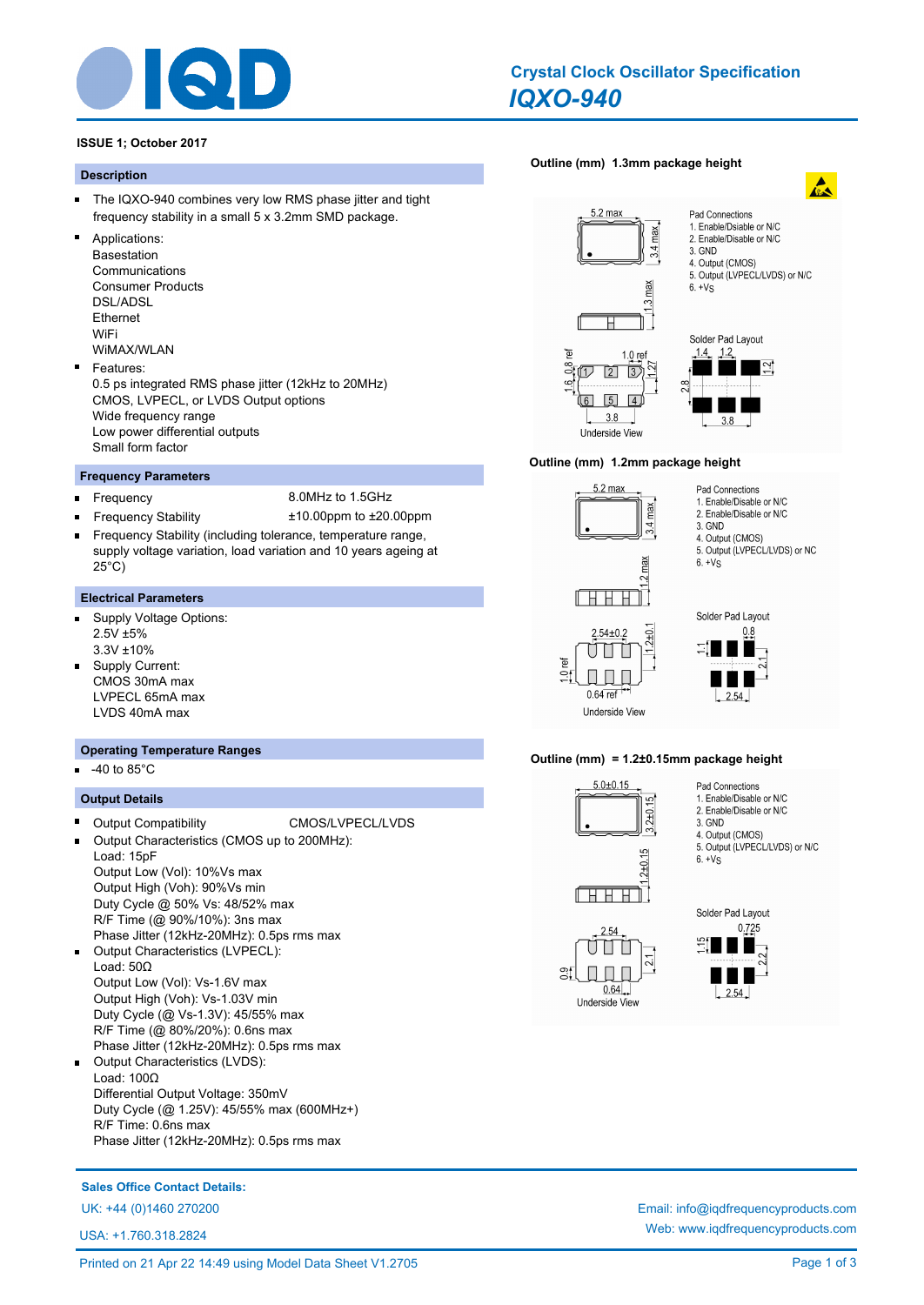

# **Output Control**

Enable/Disable: Logic '1' (70%Vs min) to pad 1 or no connection enables oscillator output Logic '0' (30%Vs max) to pad 1 disables oscillator output

#### **Environmental Parameters**

- $\blacksquare$ Shock: MIL-STD-883, Method 2002
- Storage Temperature Range: -55 to 125°C  $\blacksquare$
- $\blacksquare$ Humidity: after 48 hours at 85 °C ±2 °C 85 % relative humidity non-condensing
- Thermal Shock: MIL-STD-883, Method 1011
- Vibration: MIL-STD-883, Method 2007  $\blacksquare$

#### **Ordering Information**

\*minimum information required ä. Frequency\* Model\* Output Type\* Pad 1 or 2 function\* Supply Voltage\* Frequency Stability\* Operating Temperature Range\*

# **Compliance**

RoHS Status (2015/863/EU) Compliant  $\blacksquare$ REACh Status **Compliant**  $\blacksquare$ MSL Rating (JDEC-STD-033): Not Applicable  $\blacksquare$ 

# **Packaging Details**

- Pack Style: Bulk Loose in bulk pack  $\blacksquare$ Pack Size: 1
- Pack Style: Reel Tape & reel in accordance with EIA-481-D  $\blacksquare$ Pack Size: 2,000

#### **Pb-Free Reflow**



**Sales Office Contact Details:** UK: +44 (0)1460 270200 Email: info@iqdfrequencyproducts.com

USA: +1.760.318.2824

Web: www.iqdfrequencyproducts.com